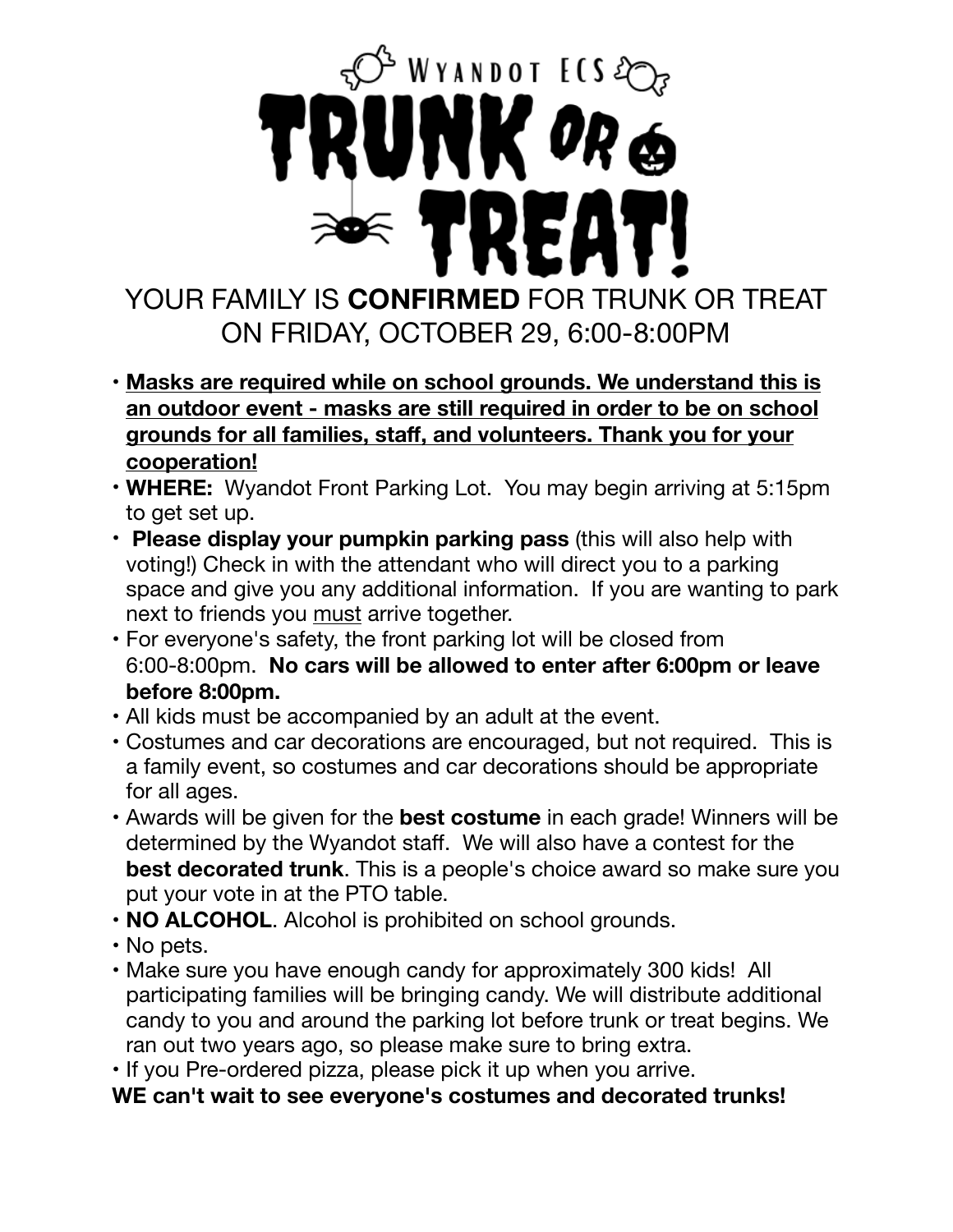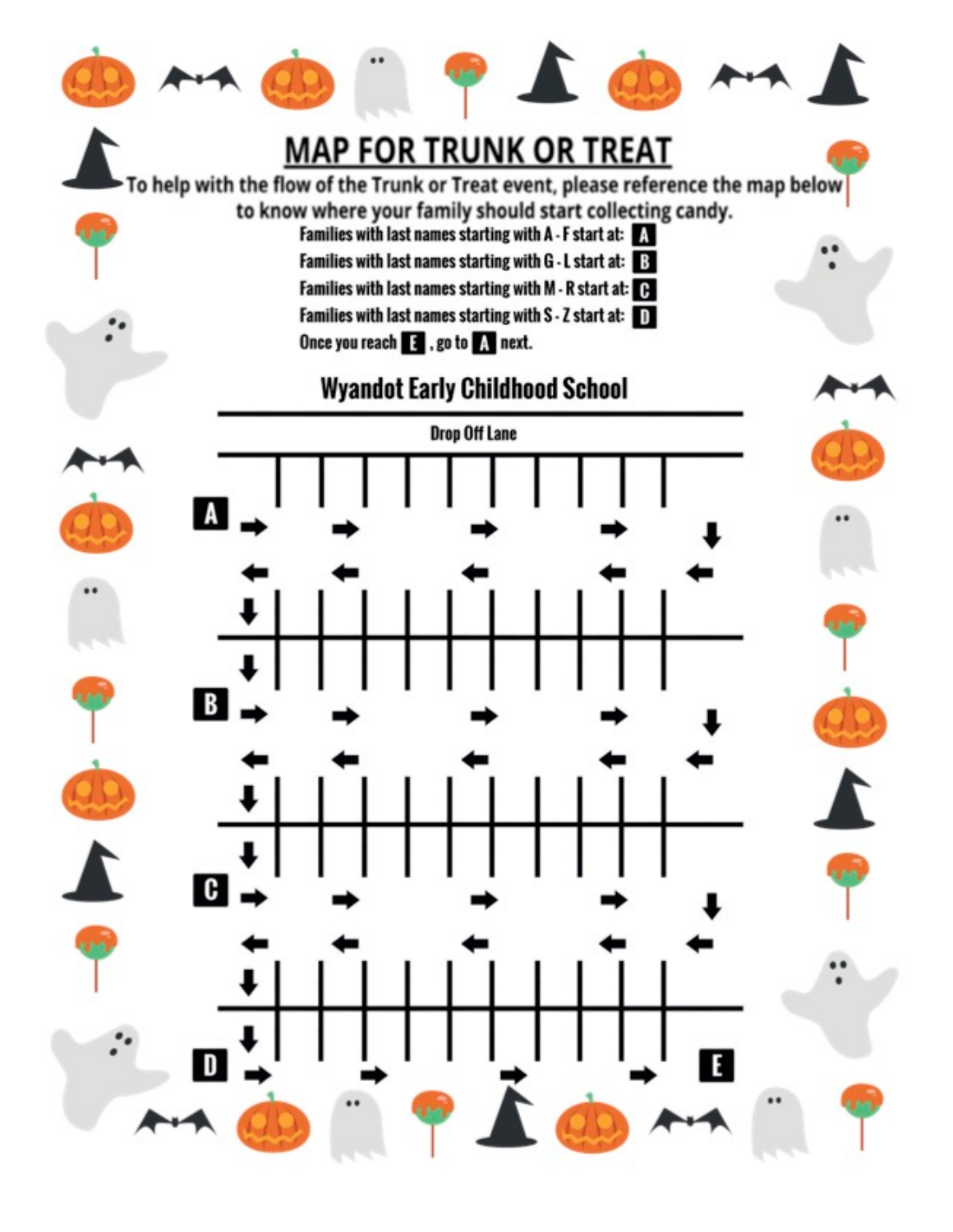# **TRUNK OR TREAT**

## Schedule of Events **Friday, October 29 6 – 8 pm**

### **5:15 – 6 pm Parking Lot Opens**

- Decorate vehicles
- Pizza pickup main entrance
- Candy Drop off (If you haven't done so yet please drop off at front tables.)

#### **6 – 6:15 pm Parking Lot Closes & Monster Mash Dance Party Begins**

- For the safety of the children, no cars will be allowed to enter the front parking lot after 6:00pm.
- Dance party / costume contest in front of dance table by grade
- Enjoy your pizza on the lawn before the festivities begin

#### **6:15 – 7:15 pm Trunk or Treat Begins**

- Best Vehicle Decor Voting
- Turn in your vote by 7 pm at the music table
- 

#### **7:30 pm Best Decorated Trunk Winner Announced**

#### **8:00 pm Car dismissal begins**